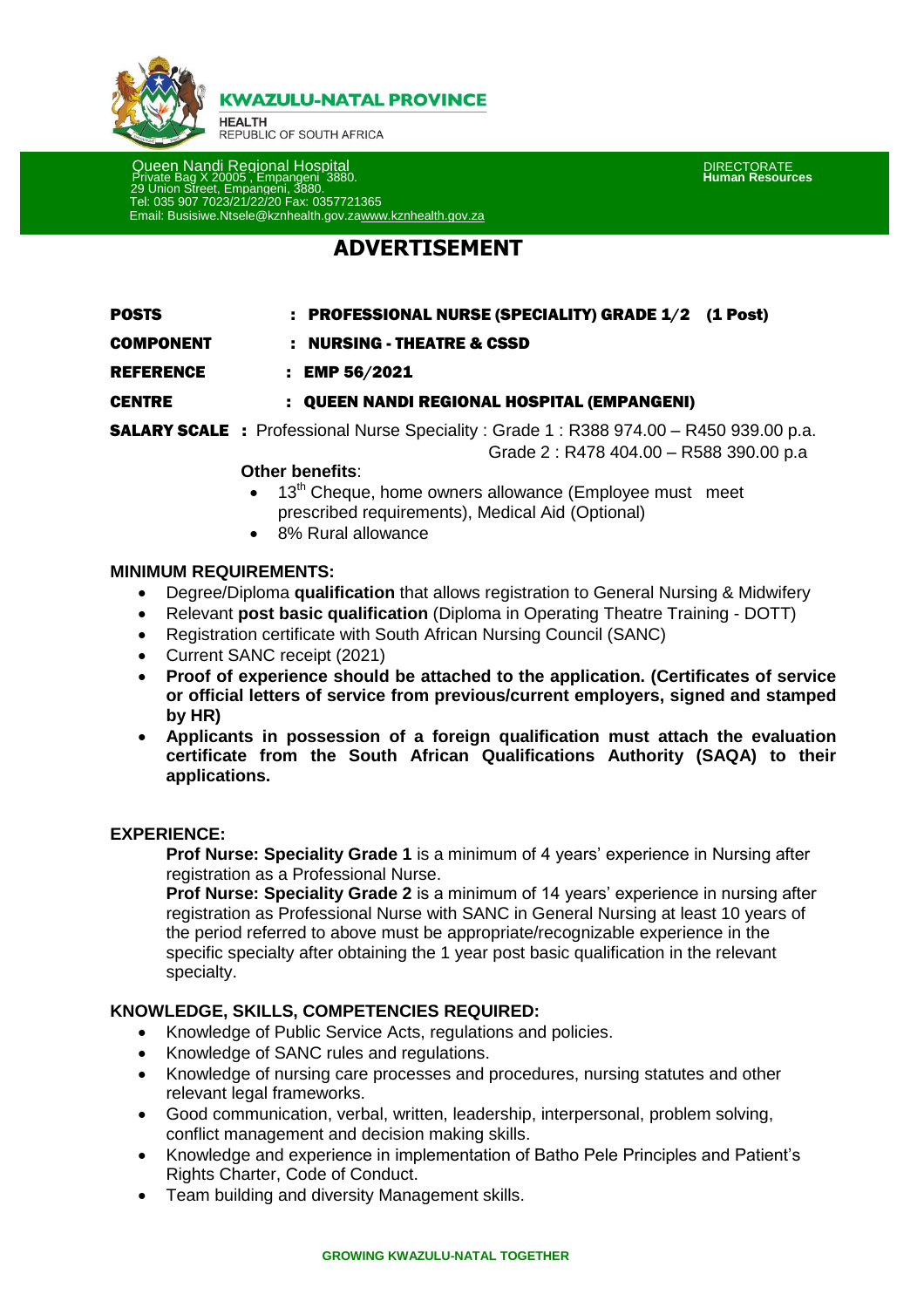

-2- Advert Prof Nurse: Speciality – EMP 56/2021 – QNRH Hospital

# **KEY PERFORMANCE AREAS:**

- Effective management of patients, display a concern for patients, promoting and advocating proper treatment and care including awareness and willingness to respond to patient's needs, requirements and expectations.
- Provision of quality services through setting of standards, policies and procedures.
- Participate in the implementation of National Priorities clinical guidelines, protocols.
- Maintain accurate and complete patient records according to legal requirements.
- Exercise control over discipline, grievance and labour relations issues.
- Promote good working relationships amongst staff and patients.
- Assist in supervision and development of all nursing staff. Reduction of maternal and child mortality and morbidity rate.
- Ensure effective participation in all hospital programs e.g. IPC, Quality Assurance, etc.
- Provide a Safe, therapeutic and hygienic environment for patients, visitors and staff.
- To participate in the care of Swabs and instruments in Theatre
- To provide immediate care to all patients that have been operated
- To prepare for the operations ensuring smooth running of Theatre

#### CLOSING DATE OF APPLICATIONS : 28.12.2021 **CONTACT ENQUIRIES: MRS J MARAIS 035 907 7005**

#### DIRECTIONS TO CANDIDATES:

- 1. The following documents must be submitted:
	- a. Application for Employment Form (Z83), which is obtainable at any Government Department or the website : [www.kznhealth.gov.za.](http://www.kznhealth.gov.za/) Z83 application forms must be completed and signed
	- b. Certified copies of highest educational qualification not copies of certified copies.
	- c. Professional Registration Certificate.
	- d. Comprehensive Curriculum Vitae together with Copies of ID
- 2. The reference number must be indicated in the column provided on the form Z83 **e.g.** EMP 27/2011.
- **3. NB: Failure to comply with the above instructions will disqualify applicants.**
- 4. People with disabilities should feel free to apply.
- 5. The department is an equal opportunity, affirmative active employer, whose aim is to promote representivity in all occupational categories in the Institution.
- 6. Please note that due to a large number of applications envisaged to be received, applications will not be acknowledged. If there is no notification received within three months after the closing date, please regard your application as unsuccessful. Every shortlisted applicant will be advised of the outcome of his or her application in due course.
- 7. Employment Equity Target : African Male
- 8. Fingerprints will be taken on the day of the interview
- 9. The social media accounts of shortlisted applicants may be assessed.
- **10. The appointment is subject to positive outcome obtained from the NIA to the following checks: pre-employment screening and verification process including a CIPC (Companies Intellectual Property Commission) screening.**
- 11. It is the applicant's responsibility to have a foreign qualification, which is the requirement of the post, evaluated by the South African Qualifications Authority (SAQA) and to provide proof of such evaluation on application. Failure to comply will result in the application not being considered).